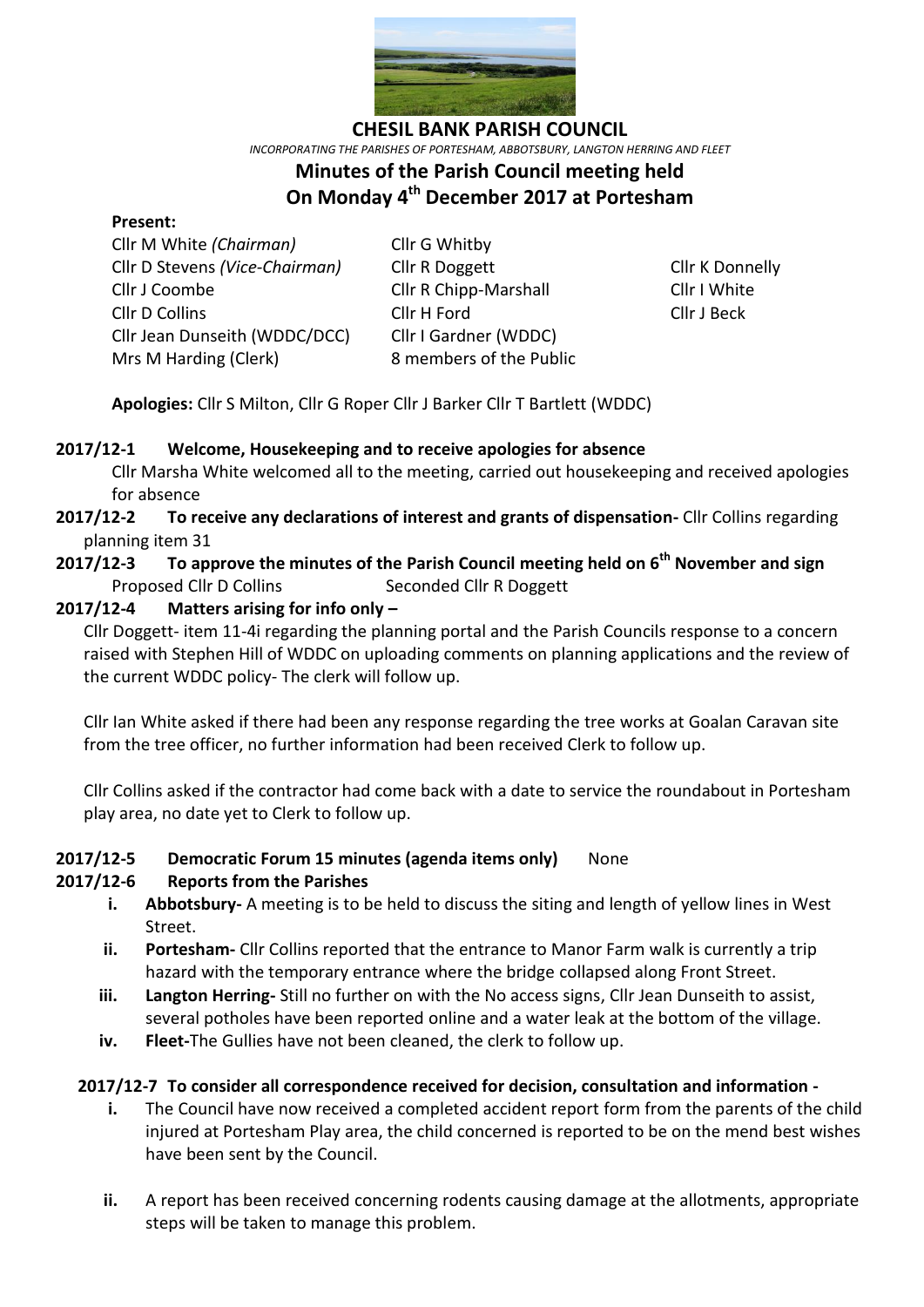## **CHESIL BANK PARISH COUNCIL**

*INCORPORATING THE PARISHES OF PORTESHAM, ABBOTSBURY, LANGTON HERRING AND FLEET*

## **2017/12-8 Finance**

## **i. To consider receipts and payments**

All payments have been authorised and paid in line with the necessary internal controls and contracts, all reports were available at the meeting and on the PC website.

Bank Balances as at the end of November 2017 **£47512.12**

**Proposed Cllr D Stevens Seconded Cllr J Beck**

#### **ii. To consider the purchase of waterless toilets for the Allotment site**

Costings had been gathered to provide Waterless toilets to the site to serve the allotment holders their guests, any visitors to the site including any possible events or other activities. The cost of the toilets is in the region of £1550 plus vat; further discussion would be held to decide who would manage the toilets on an annual basis. There are funds of over £400 available from S106 monies for the parishes and PC funding from rents collected plus other leisure and development funds.

Cllrs considered the request and supported the project on the basis that further funding options are sought.

Proposed Cllr J Beck Seconded Cllr R Doggett

## **iii. To consider the purchase of a new battery and pads for the defib's in parishes**

The emergency planning group had met and recommended that a new battery and pads were purchased to serve all the 3 defibrillators in the parishes costs had been gathered to purchase these items in line with use by dates, this needs to be clarified so this item will be added to the February agenda for clarification.

## **Planning Consultations**

## **2017/12-9**

#### **i. To consider all planning applications**

WD/D/17/002598- 5 Back Street- Erect Scaffolding, strip off thatch, carry out timber repairs and rethatch in accordance with the Dorset model- No objections

WD/CA/17/00512- 12 Manor Close, Portesham- T1 Leyland Cypress fell and remove sectional – granted 21<sup>st</sup> Nov

WD/D/17/002586- Portesham House- Installation of two roof lights on the North West roof slope of the garage- no objections

WD/D/17/002491- Brookside, Winters Lane- Erect Porch- No objection

WD/D/17/002411- 2 Market St- Raise the East aspect boundary wall erect new lean to roof structure- No objection

WD/D/17/002399- Willow Barn, Cheese Lane- Erect dwelling to rear of existing workshop reduce size of workshop and concrete forecourt and carry out improvements to landscaping-The P & D Working group had been on a site visit and held a meeting preparing a list of comments for and against to the application but could not agree on a recommendation so it was for the PC to consider the points raised and vote accordingly. The Council discussed and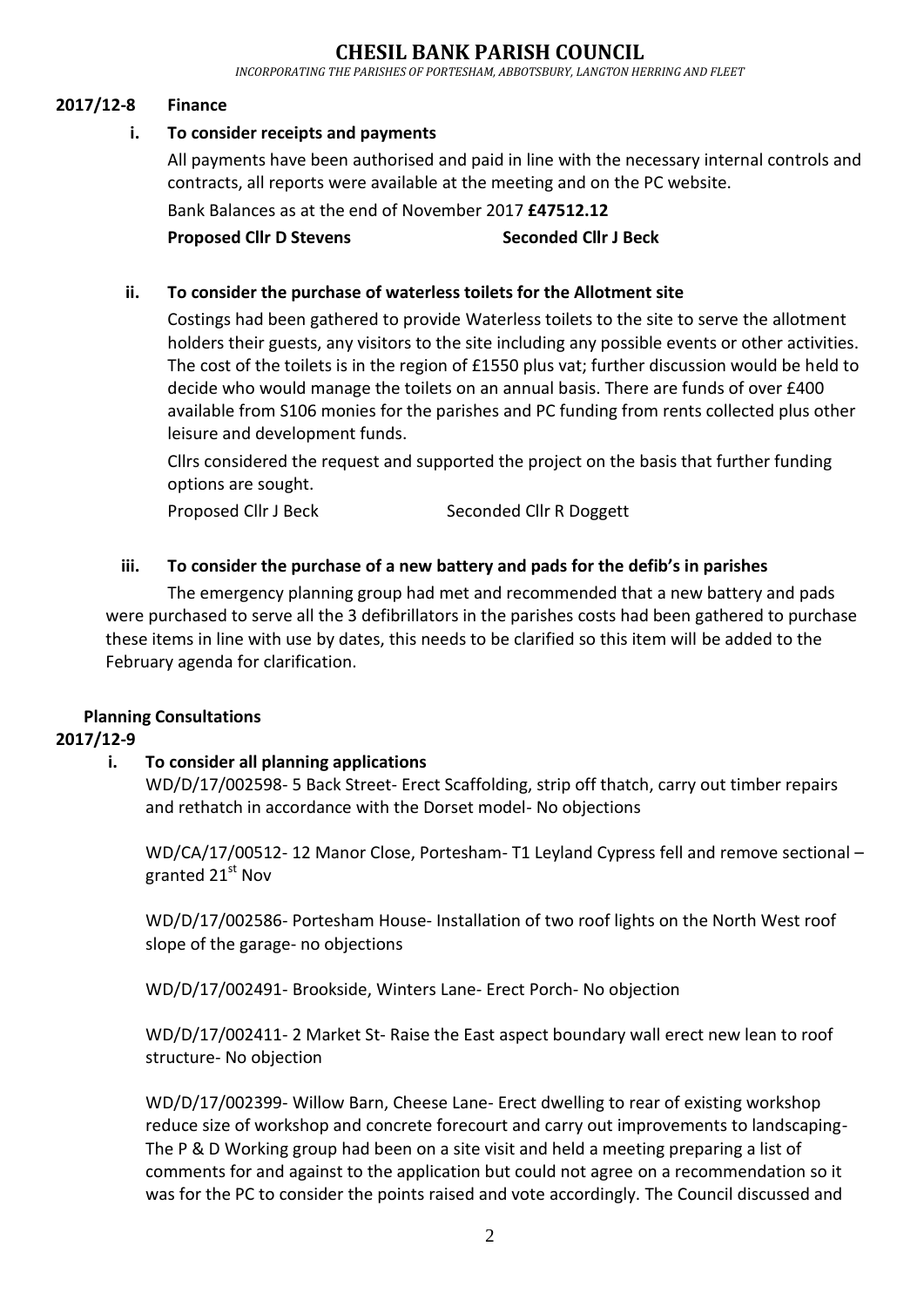## **CHESIL BANK PARISH COUNCIL**

*INCORPORATING THE PARISHES OF PORTESHAM, ABBOTSBURY, LANGTON HERRING AND FLEET*

considered the application considering the points raised by the P & D working group. The Council then voted on the proposal to support the application. Proposed Cllr D Stevens Seconded Cllr J Beck 7 Votes FOR 3 Votes against and 1 abstention

**ii. To consider any other planning/enforcement or ongoing issues** Several items are still ongoing at this time

#### **iii. To revisit and consider a Neighbourhood plan (NP) for Chesil Bank Parish**

Cllr Whitby had asked for this item to be reconsidered the current Parish Plan being a wish list and not a planning document was produced in 2010 is now out of date but is a good platform to look into the process that could lead to a NP. It was noted that the Parish Council has little influence and power with planning matters.

Cllr Whitby explained that housing has risen up the political agenda and there is huge pressure for development which is only likely to increase. The current Local Plan housing development is concentrated on our main urban centres. This may or may not continue in the revised plan but it could well be that villages will be expected to take a share of new development.

With local house prices now at their highest level ever local people are increasingly priced out.

Cllr Whitby recommended that the PC and community should seriously consider drawing up a neighbourhood plan to give the Chesil Bank Parishes some say in the future for our villages.

The current district local plan is also being reviewed but is currently low on land supply for the next 5 years and is therefore vulnerable to developers. Cllr Gardner explained that the revision of the local plan is being updated from 2031 to 2036 with a good defence to this issue in the future.

A NP is a document produced by a steering group led by a Parish Council and if agreed by a majority is then adopted by the district Council as a planning document.

Cllr Doggett suggested that Cllrs read the NP booklet from the DAPTC the Clerk will circulated the downloadable version to all.

It was agreed that the P & D Working group plus Cllr D Collins and Cllr R Chipp- Marshall would meet initially to scope for further information and report back to the February PC meeting.

Proposed Cllr G Whitby Seconded Cllr R Doggett

## **2017/12-10 To receive Highways Issues-**

Meeting to consider the length of yellow lines in Abbotsbury, a date for the clearing of the stream in Portesham once the vegetation has been cut back along the Churchyard wall to be agreed.

## **2017/12-11 Countryside and RoW-**

The footpath along the back of Back Street in Portesham has rather a lot of dog mess and will be reported to the dog warden. Trial bikes have been reported using the old railway line from Portesham to Abbotsbury.

## **2017/12-12 Working group reports-**

**i. Recreation Group-** the date of the Chesil Fayre is 29<sup>th</sup> July 2018, the first meeting began preparations for the event next year, a judge for the dog show is being looked into, it was